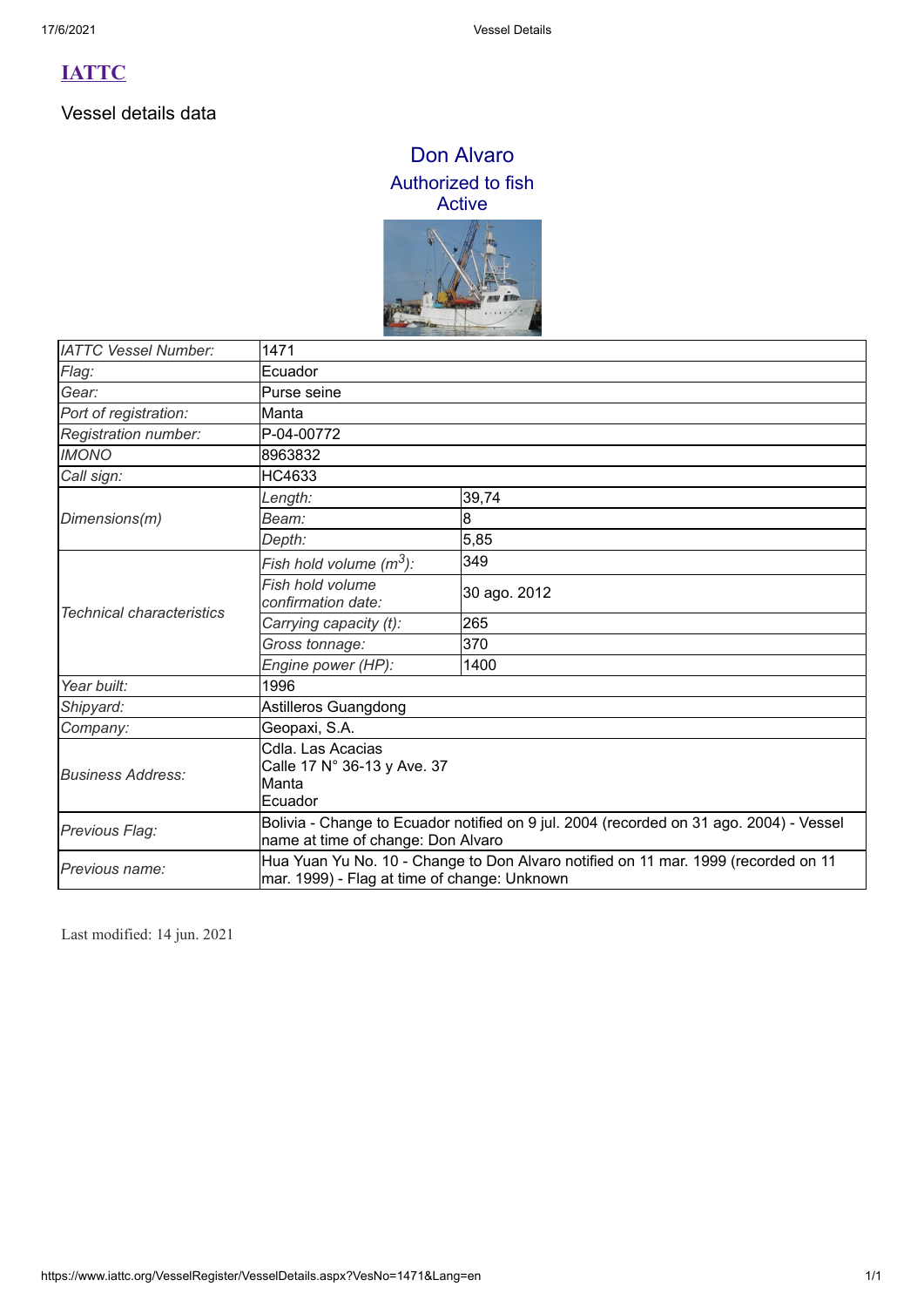Vessel details data

### Eileen Marie Authorized to fish Active



| <b>IATTC Vessel Number:</b>      | 3166                                                                                                                             |              |  |
|----------------------------------|----------------------------------------------------------------------------------------------------------------------------------|--------------|--|
| Flag:                            | Ecuador                                                                                                                          |              |  |
| Gear:                            | Purse seine                                                                                                                      |              |  |
| Port of registration:            | Manta                                                                                                                            |              |  |
| Registration number:             | P-04-00753                                                                                                                       |              |  |
| <b>IMONO</b>                     | 8869488                                                                                                                          |              |  |
| Call sign:                       | <b>HC4568</b>                                                                                                                    |              |  |
| Dimensions(m)                    | Length:                                                                                                                          | 51,6         |  |
|                                  | Beam:                                                                                                                            | 9,15         |  |
|                                  | Depth:                                                                                                                           | 6, 15        |  |
|                                  | Fish hold volume $(m^3)$ :                                                                                                       | 607          |  |
|                                  | Fish hold volume<br>confirmation date:                                                                                           | 19 dic. 2011 |  |
| <b>Technical characteristics</b> | Carrying capacity (t):                                                                                                           | 460          |  |
|                                  | Gross tonnage:                                                                                                                   | 701          |  |
|                                  | Engine power (HP):                                                                                                               | 2134         |  |
| Year built:                      | 1982                                                                                                                             |              |  |
| Shipyard:                        | Dockworth Steel Boats                                                                                                            |              |  |
| Company:                         | Geopaxi, S.A.                                                                                                                    |              |  |
| <b>Business Address:</b>         | Cdla. Las Acacias<br>Calle 17 N° 36-13 y Ave. 37<br>Manta<br>Ecuador                                                             |              |  |
| Previous Flag:                   | Colombia - Change to Ecuador notified on 7 may. 2003 (recorded on 13 jun. 2003) -<br>Vessel name at time of change: Eillen Marie |              |  |
| Previous name:                   | Eillen Marie - Change to Eileen Marie notified on 7 may. 2003 (recorded on 7 may. 2003) -<br>Flag at time of change: Colombia    |              |  |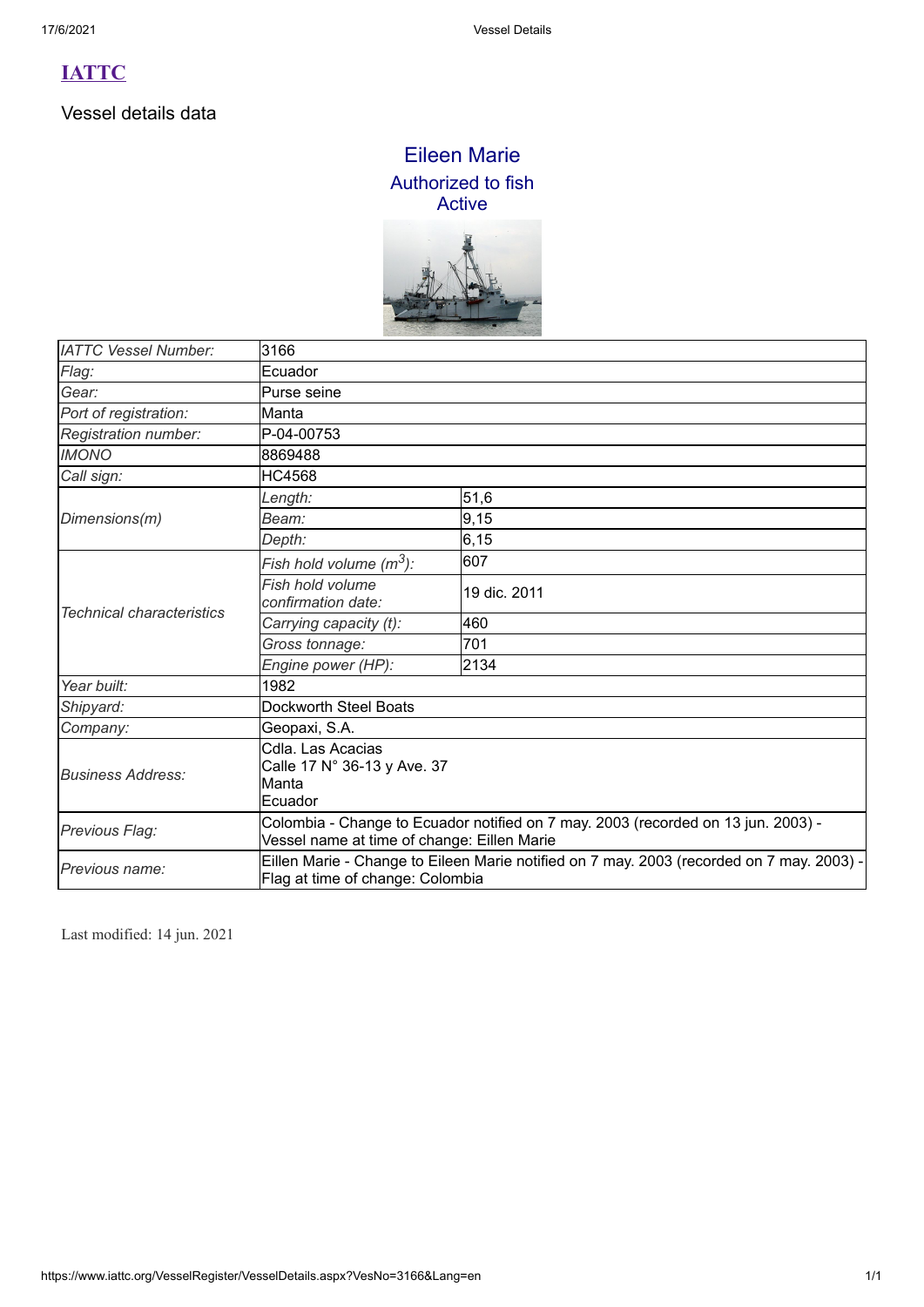Vessel details data

## Gold Tuna Authorized to fish Active



| <b>IATTC Vessel Number:</b>      | 3907                                                                                                                               |              |  |
|----------------------------------|------------------------------------------------------------------------------------------------------------------------------------|--------------|--|
| Flag:                            | Ecuador                                                                                                                            |              |  |
| Gear:                            | Purse seine                                                                                                                        |              |  |
| Port of registration:            | Manta                                                                                                                              |              |  |
| Registration number:             | P-04-00657                                                                                                                         |              |  |
| <b>IMONO</b>                     | 6718300                                                                                                                            |              |  |
| Call sign:                       | HC4206                                                                                                                             |              |  |
| Dimensions(m)                    | Length:                                                                                                                            | 56,35        |  |
|                                  | Beam:                                                                                                                              | 10,91        |  |
|                                  | Depth:                                                                                                                             | 8,46         |  |
| <b>Technical characteristics</b> | Fish hold volume $(m^3)$ :                                                                                                         | 845          |  |
|                                  | Fish hold volume<br>confirmation date:                                                                                             | 24 may. 2018 |  |
|                                  | Carrying capacity (t):                                                                                                             | 780          |  |
|                                  | Gross tonnage:                                                                                                                     | 1111         |  |
|                                  | Engine power (HP):                                                                                                                 | 2575         |  |
| Year built:                      | 1967                                                                                                                               |              |  |
| Shipyard:                        | Tacoma Boat Works                                                                                                                  |              |  |
| Company:                         | Geopaxi, S.A.                                                                                                                      |              |  |
| <b>Business Address:</b>         | Cdla. Las Acacias<br>Calle 17 N° 36-13 y Ave. 37<br>Manta<br>Ecuador                                                               |              |  |
| Previous Flag:                   | United States - Change to Ecuador notified on 17 jun. 1999 (recorded on 17 jun. 1999) -<br>Vessel name at time of change: Mary Lyn |              |  |
| Previous name:                   | Reina Del Mar - Change to Gold Tuna effective on 15 sep. 2014 (recorded on 15 jul.<br>2015) - Flag at time of change: Ecuador      |              |  |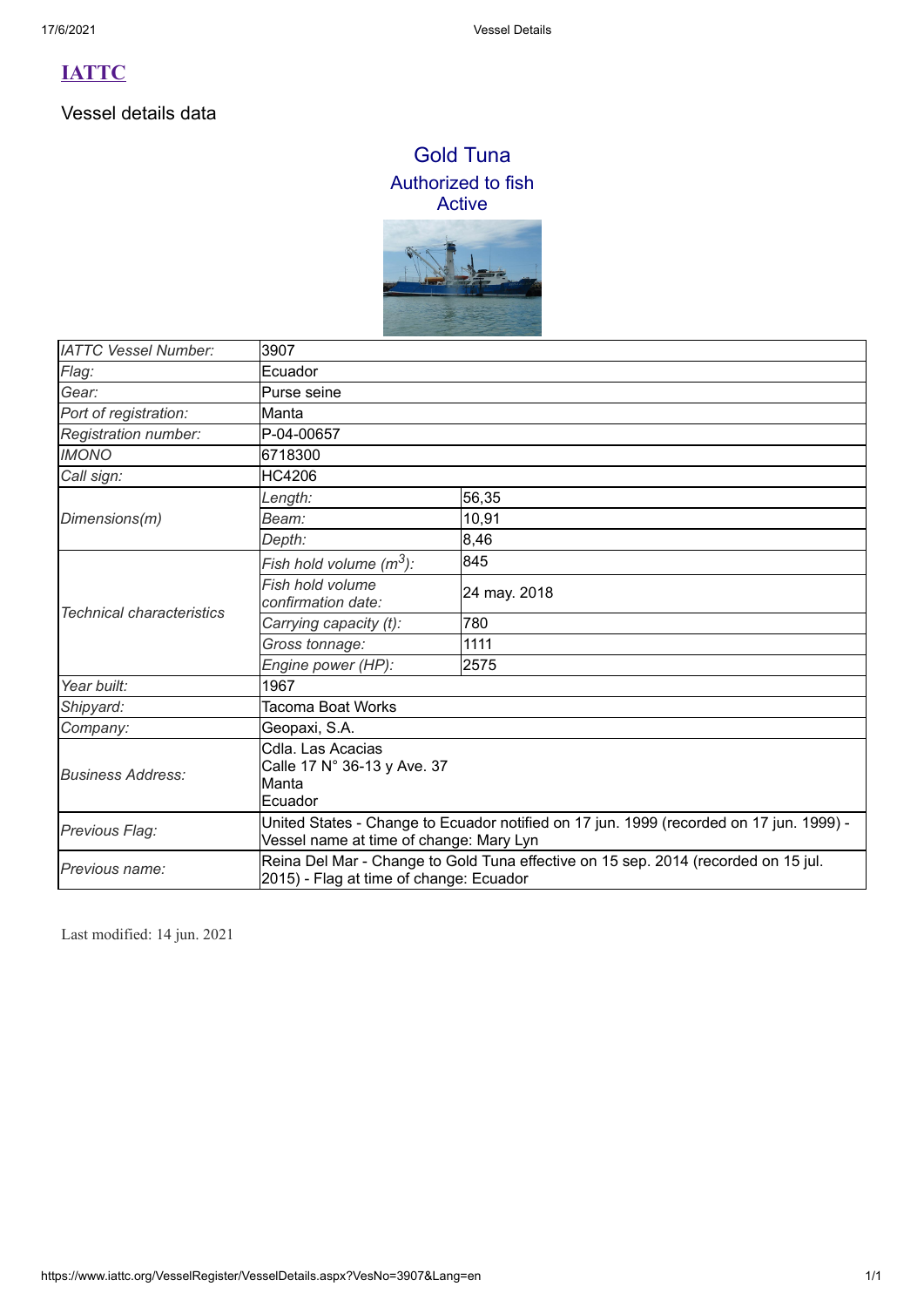Vessel details data

# Victoria Del Mar Authorized to fish Active



| <b>IATTC Vessel Number:</b>         | 6297                                                                                                                          |             |
|-------------------------------------|-------------------------------------------------------------------------------------------------------------------------------|-------------|
| Flag:                               | Ecuador                                                                                                                       |             |
| Gear:                               | Purse seine                                                                                                                   |             |
| Port of registration:               | Manta                                                                                                                         |             |
| Registration number:                | P-04-00867                                                                                                                    |             |
| <b>IMONO</b>                        | 7302782                                                                                                                       |             |
| Call sign:                          | <b>HC5159</b>                                                                                                                 |             |
|                                     | Length:                                                                                                                       | 62,7        |
| Dimensions(m)                       | Beam:                                                                                                                         | 11,5        |
|                                     | Depth:                                                                                                                        | 7,8         |
|                                     | Fish hold volume $(m^3)$ :                                                                                                    | 1012        |
|                                     | Fish hold volume<br>confirmation date:                                                                                        | 1 ene. 2017 |
| <b>Technical characteristics</b>    | Carrying capacity (t):                                                                                                        | 865         |
|                                     | Gross tonnage:                                                                                                                | 1101        |
|                                     | Engine power (HP):                                                                                                            | 3600        |
| Year built:                         | 1973                                                                                                                          |             |
| Shipyard:                           | <b>SICCNA</b>                                                                                                                 |             |
| Company:                            | Brisatun, S.A.                                                                                                                |             |
| <b>Business Address:</b>            | Calle 17 y Avenida 37<br>Manta<br>Ecuador                                                                                     |             |
| <b>Managing Company:</b>            | Brisatun, S.A.                                                                                                                |             |
| <b>Managing Company</b><br>Address: | Manta Av. 37 y C. 17<br>#36-13 Cdla Las Acacias<br>Manta<br>Ecuador                                                           |             |
| Previous Flag:                      | Honduras - Change to Ecuador notified on 1 abr. 2011 (recorded on 6 abr. 2011) - Vessel<br>name at time of change: Zalbidea J |             |
| Previous name:                      | Zalbidea J - Change to Victoria Del Mar notified on 4 dic. 2013 (recorded on 10 dic. 2013)<br>Flag at time of change: Ecuador |             |